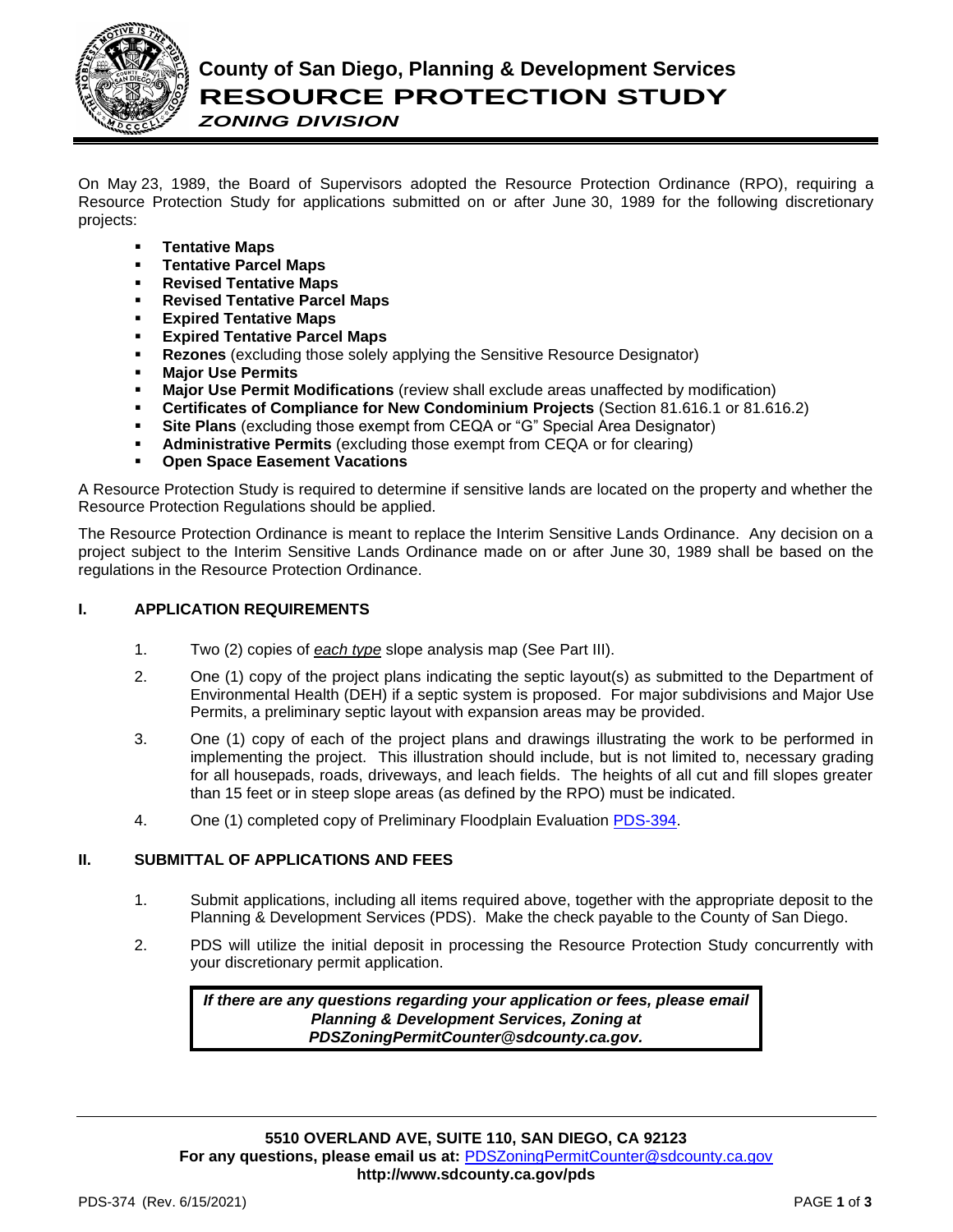

# **County of San Diego, PDS, Zoning Division RESOURCE PROTECTION STUDY**

*Continued*

#### **III. SLOPE ANALYSIS**

All applications for a Resource Protection Study shall include *two (2) copies* of a colored topographic map using ten foot contour intervals or less, with a minimum scale of 1" = 200'. The County of San Diego proper documentation on the accuracy of the map is required.

1" = 200' scale topo or ortho-topo maps are preferred. If the applicant wishes to use a more accurate map, proper documentation on the accuracy of the map is required. The slope analysis must be prepared by a licensed engineer, land surveyor, architect or landscape architect.

1. SLOPE MAP. The slope shall show the following slope categories colored as indicated:

| 15% and greater up to 25%Yellow |  |
|---------------------------------|--|
| 25% and greater up to 50%Orange |  |
|                                 |  |

2. DENSITY FORMULA. When the applicant proposes to subdivide property located within any of the five slope dependent Rural Land Use Designations, the density shall be calculated as shown on the table below and all calculations shall be included on the slope map with the determination, determining the maximum number of lots or dwelling units permitted:

| <b>Density Formula for Slope Dependent Lands</b> |                     |                                      |                      |
|--------------------------------------------------|---------------------|--------------------------------------|----------------------|
| <b>Land Use</b><br><b>Designation</b>            | Slope less than 25% | Slope 25% to less than<br><b>50%</b> | Slope 50% or greater |
| Semi-Rural 0.5                                   | 2 du/gross acre     | 1 du/gross acre                      | 1 du/2 gross acre    |
| Semi-Rural 1                                     | 1 du/gross acre     | 1 du/2 gross acre                    | 1 du/4 gross acre    |
| Semi-Rural 2                                     | 1 du/2 gross acre   | 1 du/4 gross acre                    | 1 du/8 gross acre    |
| Semi-Rural 4                                     | 1 du/4 gross acre   | 1 du/8 gross acre                    | 1 du/16 gross acre   |
| Semi-Rural 10                                    | 1 du/10 gross acre  | 1 du/20 gross acre                   | 1 du/20 gross acre   |

Density calculations shall be based on a topographic map with 10-foot contour intervals or less. To calculate maximum density for a property the acreage of the property should be divided into the above three categories (<25%, 25–50%, >50%), each total should be multiplied by the associated density, and then the resulting yields combined.

 $du =$  dwelling unit

A Planned Residential Development, lot area averaging, conservation subdivision or cluster development shall be required to use the density allowed by a standard subdivision using the slope analysis and density formula.

- 3. ENCROACHMENT/OPEN SPACE MAP. For all projects, *two (2) copies* of a second map shall be provided indicating the location of proposed grading, steep slopes lands (colored in red), and proposed open space easements for each proposed or existing lot. The map shall also include a table which indicates the parcel numbers, lot areas, area and percentage of steep slope lands within each lot, area and percentage of proposed steep slope encroachments within each lot, area and percentage of maximum allowable steep slope encroachments within each lot, total of all lot areas, total of all steep slope areas, total of all proposed steep slope encroachment areas, and identification of any RPO exemption categories utilized. Steep Slope Lands are defined as "lands having a slope with a natural gradient of 25% or greater and a minimum rise of 50 feet." (Not required for Rezone only or Rezone/GPA only)
	- a. Open Space Easement. When 10% or more of a lot contains steep slope lands, that portion of the lot shall be placed in an open space easement, unless the lot is equal to or greater than 40 acres or a Sensitive Resource Area Designator is applied to the lot. The open space easement shall not include any area of encroachment within the limits of the encroachment table.